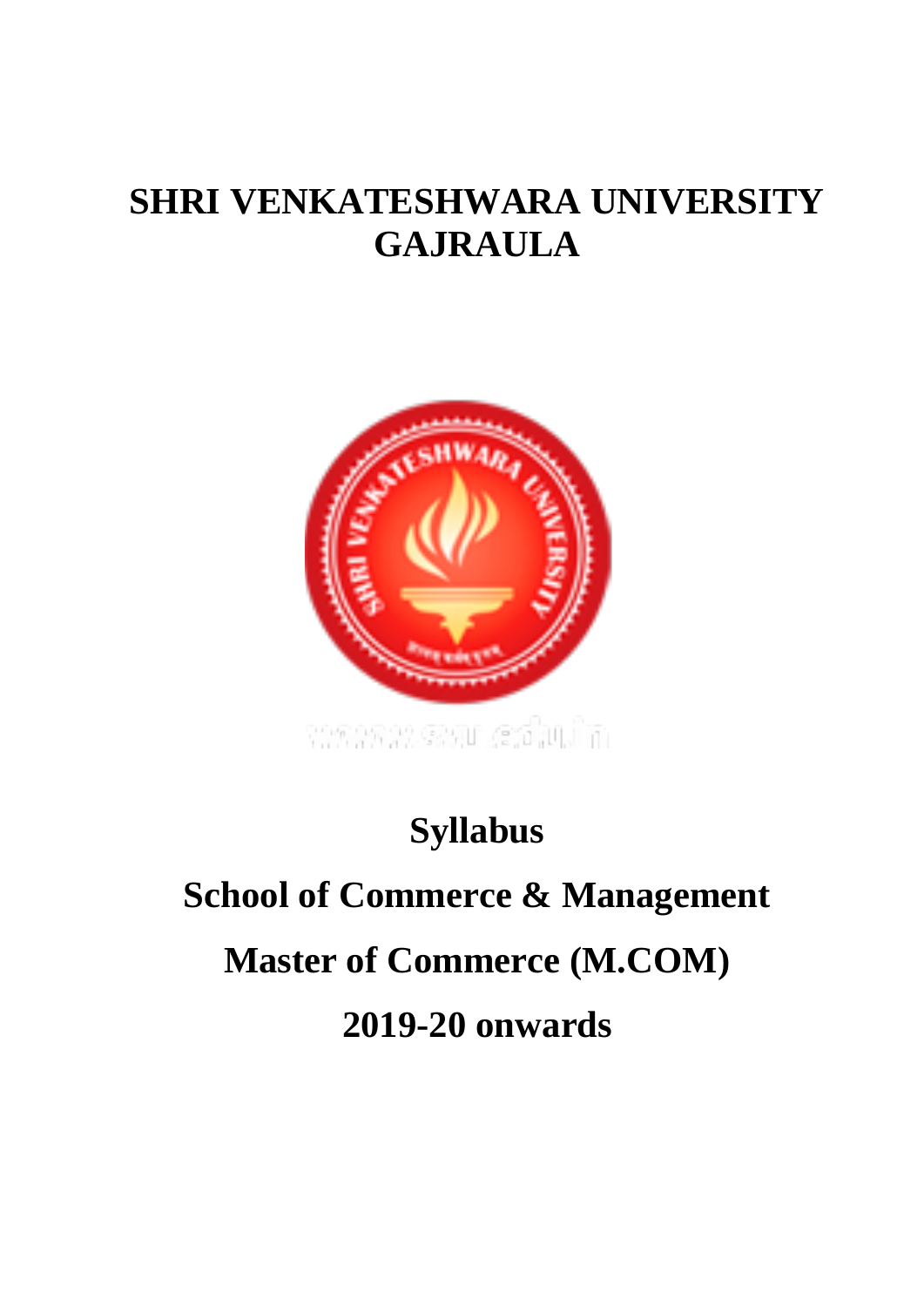# **Shri Venkateshwara University, Gajraula**

School of Commerce & Management

Syllabus

# **Master of Commerce (M.COM)**

# **2019-20 onwards**

| <b>Semester</b> | No. of papers | <b>Credit</b> | <b>Marks</b> |
|-----------------|---------------|---------------|--------------|
|                 |               |               | 600          |
|                 |               |               | 600          |
|                 |               | 24            | 600          |
|                 |               | 20            | 500          |
|                 | רי            | Q^            | 2300         |

#### **First Year**

#### **Year: 1 Semester: I**

| S.N.           | <b>Subject</b> | <b>Subject</b>                 | <b>EVALUATION SCHEME</b> |                          |                          |     |            |              |               |     |                |
|----------------|----------------|--------------------------------|--------------------------|--------------------------|--------------------------|-----|------------|--------------|---------------|-----|----------------|
|                | Code           |                                |                          |                          | <b>SESSIONAL</b>         |     | <b>ESE</b> | <b>Total</b> | <b>Credit</b> |     |                |
|                |                |                                |                          |                          | <b>EXAMS</b>             |     |            |              |               |     |                |
|                |                |                                | L                        | T                        | ${\bf P}$                | CT  | <b>TA</b>  | <b>Total</b> |               |     |                |
|                |                | <b>Quantitative Techniques</b> |                          | $\overline{2}$           | $\blacksquare$           |     |            |              |               |     |                |
| 1.             | <b>MCM-111</b> | for Business                   | 3                        |                          |                          | 20  | 10         | 30           | 70            | 100 | $\overline{4}$ |
|                |                | <b>Financial Management</b>    |                          | $\overline{2}$           | $\overline{\phantom{a}}$ |     |            |              |               |     |                |
| 2.             | <b>MCM-112</b> | and Policy                     | 3                        |                          |                          | 20  | 10         | 30           | 70            | 100 | 4              |
|                |                |                                |                          |                          |                          |     |            |              |               |     |                |
|                |                | <b>Marketing Management</b>    |                          | $\overline{2}$           | $\blacksquare$           |     |            |              |               |     |                |
| 3.             | <b>MCM-113</b> |                                | 3                        |                          |                          | 20  | 10         | 30           | 70            | 100 | $\overline{4}$ |
|                |                | Legal Aspects of               |                          | $\overline{2}$           | $\overline{\phantom{a}}$ |     |            |              |               |     |                |
| 4.             | <b>MCM-114</b> | <b>Business</b>                | 3                        |                          |                          | 20  | 10         | 30           | 70            | 100 | $\overline{4}$ |
|                |                | Opt one paper                  |                          | $\overline{2}$           |                          |     |            |              |               |     |                |
| 5.             | <b>MCM-115</b> | Accounting Theory and          | $\overline{3}$           |                          |                          | 20  | 10         | 30           | 70            | 100 | $\overline{4}$ |
|                |                | <b>Financial Reporting</b>     |                          |                          |                          |     |            |              |               |     |                |
|                |                | Corporate Laws                 |                          | $\overline{2}$           | $\overline{\phantom{a}}$ |     |            |              |               |     |                |
|                | <b>MCM-116</b> |                                | 3                        |                          |                          | 20  | 10         | 30           | 70            | 100 | $\overline{4}$ |
| 6              |                | Opt one paper                  |                          | $\overline{2}$           | $\overline{\phantom{a}}$ |     |            |              | 70            |     |                |
|                | <b>MCM-117</b> | <b>International Business</b>  | 3                        |                          |                          | 20  | 10         | 30           |               | 100 | $\overline{4}$ |
|                | <b>MCM-118</b> | Labour Laws                    |                          | $\overline{2}$           | $\overline{\phantom{a}}$ |     |            |              |               |     |                |
|                |                |                                | 3                        |                          |                          | 20  | 10         | 30           | 70            | 100 | $\overline{4}$ |
|                |                | <b>Total</b>                   | 18                       | 12                       | $\blacksquare$           | 120 | 60         | 180          | 420           | 600 | 24             |
| $\overline{7}$ | <b>MCM-119</b> | Communicative                  |                          |                          | $\overline{\phantom{a}}$ |     |            |              |               |     |                |
|                |                | English (Non-CGPA)             | $\overline{2}$           | $\overline{\phantom{0}}$ |                          | 20  | 10         | 30           | 70            | 100 | $\overline{2}$ |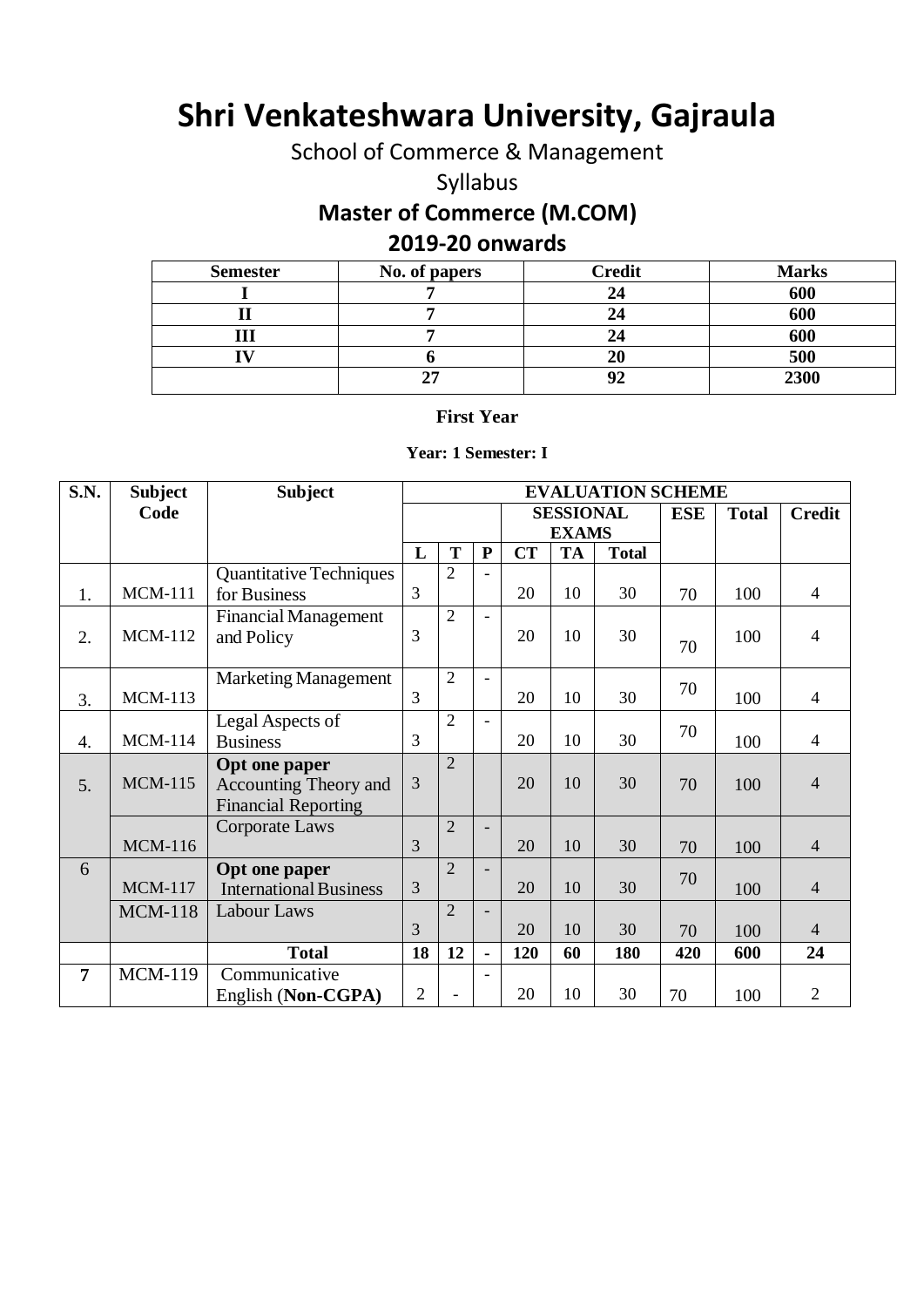#### **Semester I**

#### **MCM-111 QUANTITATIVE TECHNIQUES FOR BUSINESS DECISIONS Credit Hours: 4**

*Course Objective: The objective of this paper is to acquaint the students with quantitative techniques that play an important role in managerial decision-making.*

#### **Contents:**

**Unit I** – **Fundamental of decision making:** Types of decisions; Steps in decision making; Quantitative analysis and decision making; Different types of models and their uses; Model building steps.

**Unit II - Linear Programming**: Basic concepts; mathematical formulation and applications; Solution of LP problem using graphic and simplex method; Use of artificial variables; Sensitivity analysis and interpretation of solution; Duality in linear programming – formulation and solution; Integer linear programming – solution.

**Unit III – Transportation, Assignment and Trans-shipment**: Formulation; Solving transportation and assignment problems; Dealing with exceptional cases of transportation and assignment problems.

**Unit IV - Inventory and Queuing Management:** Concepts of inventory management; Inventory models – classical EOQ, EOQ with price breaks, EOQ model for production runs, planned shortage model- deciding optimum safety stock and reorder level, probabilistic model; Techniques of selective control.

Queuing models: Elements of a queuing system; Models with Poisson arrival and Exponential services rates- single server and infinite and finite population; Cost behavior analysis.

Simulation: Monte Carlo Simulation, Application of simulation in inventory management and queuing situation.

**Unit V – Project Scheduling:** Concepts of PERT & CPM techniques and their applications; Network analysis- scheduling activities, determining critical path, calculation of floats; Time-cost trade-off; Resource allocation and resource levelling.

**Unit VI- Markov Chains and Theory of Games:** Markov Chains- decision processes; Market share analysis; Account receivable analysis.

# **Course Outcome:**

1.Understand various quantitative & statistical methods

- 2. Understand data and draw inference from data
- 3. Calculate and interpret statistical values by using statistical tool (correlation & regression)
- 4. Demonstrate an ability to apply various statistical tool to solve business problem

# **Suggested Readings:**

- 1. Levin, R.I., D.S. Rubin and J.P. Stingson, *Quantitative Approaches to Management*, McGraw Hill.
- 2. Vohra N.D*., Quantitative Techniquesin Management*, The McGraw Hill companies

3. Bierman H. Jr, C.P. Bonini and W.H. Hausman, *Quantitative Analysis for Business Decisions*, Homewood, Ill., Irwin.

4. Anderson, *Quantitative Methodsfor Business*, CENGAGE.

5. Gupta and Khanna, *Quantitative Techniquesfor Decision Making,* Prentice Hall of India.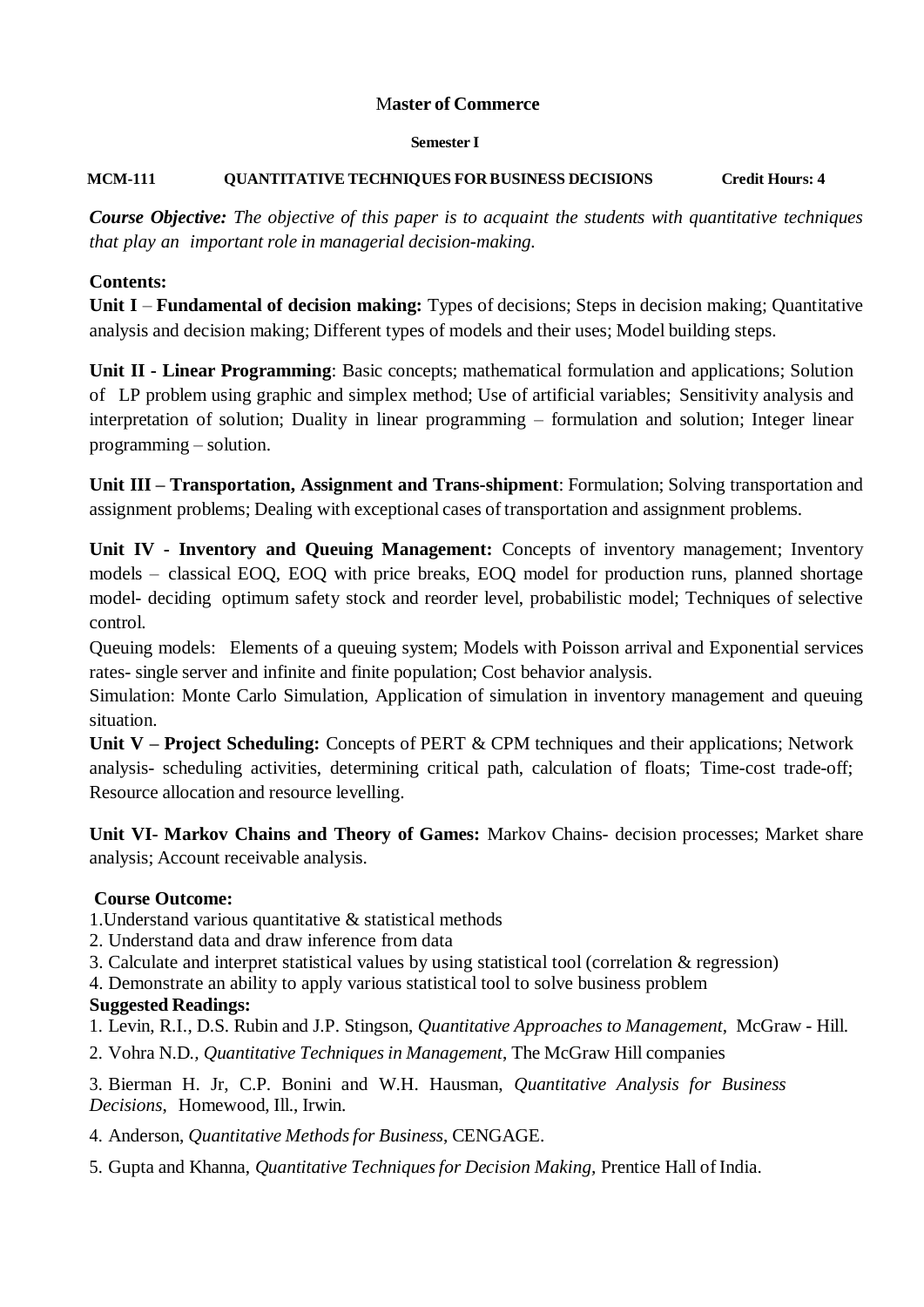#### **Semester I**

#### **FINANCIAL MANAGEMENT AND POLICY(MCM-112) Credit Hours: 4**

*Course Objective: To make students understand various issues involved in financial management of a firm and equip them with advanced analytical tools and techniques that are used for making sound financial decisions and policies.*

#### **Contents:**

**Unit I- Introduction:** Nature, scope and objectives of financial management. Financial decision making and types of financial decisions. Finance as a strategic function. Role of finance manager. Agency problem. Stock price maximization and agency costs. Alternatives to stock price maximization. Stakeholders' wealth maximization. Risk-return framework for financial decision making.

**Unit II- Capital Budgeting:** Nature, significance and kinds of capital budgeting decisions. Cash flow estimation. Capital budgeting techniques- ARR, Payback period, Discounted payback period, NPV, Equivalent annual NPV, IRR, Incremental IRR and Modified IRR. Capital budgeting decisions under constraints and with multiple objectives using mathematical programming models (Linear programming and Integer Programming). Capital rationing. Capital budgeting decision under inflation. Capital budgeting decision under uncertainty. Techniques for incorporating risk and uncertainty in capital budgeting decisions- RADR, Certainty equivalent method, DCF Break even analysis, Simulation method, Probability distribution method, Decision tree analysis, Sensitivity analysis and Scenario analysis. Real options.

**Unit III- Capital Structure:** An overview of cost of capital- Specific and WACC. Financial leverage and evaluation of financial plans (EBIT-EPS analysis). Theories of capital structure- NI, NOI, MM Hypothesis without and with corporate taxes, Merton Miller argument with corporate and personal taxes, Trade off theory, Pecking order theory, Signaling theory and effect of information asymmetry on capital structure. Optimal capital structure. Determinants of Capital structure in practice.

**Unit IV- Dividend Policy:** Forms of dividends. Theories of relevance and irrelevance of dividend in firm valuation (Walter's model, Gordon's Model, MM Hypothesis, Bird-in-hand theory and Dividend signaling theory).Relevance of dividend policy under market imperfections. Traditional and Radical position on dividend. Issues in dividend policy. Types of dividend polices in practice (constant rupee dividend policy, constant dividend payout policy, smooth stream dividend policy etc.) Determinants of dividend policy. Lintner's Model on corporate dividend behavior.

**Unit V- Working Capital Planning and Management:** Concept and types of working capital. Operating and cash cycle. Estimation of working capital requirement. Working capital financing. Determinants of working capital. Components of working capital management. Cash management-Baumol's Model and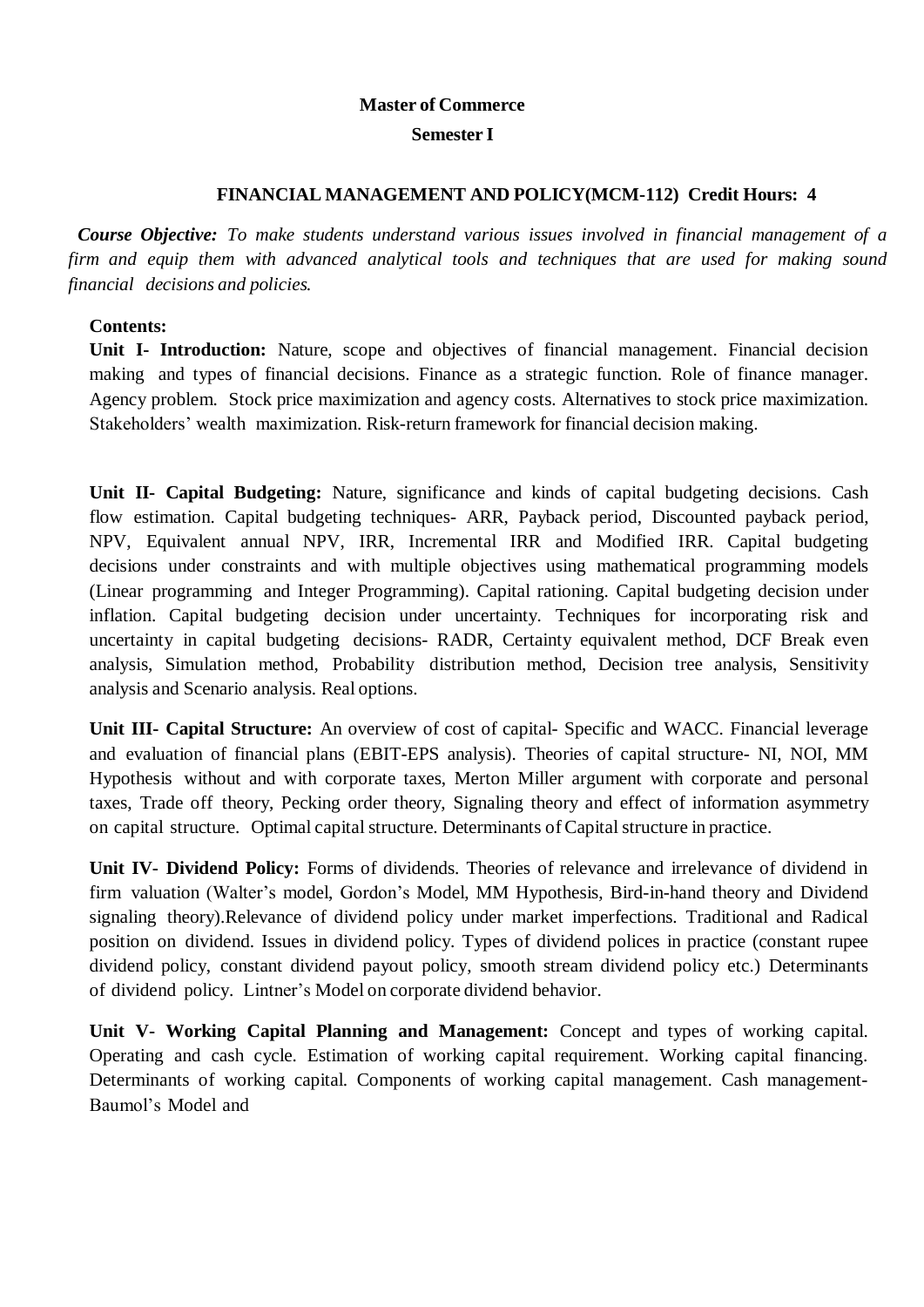Miller-Orr Model of managing cash. Receivables management- dimensions of credit policy of a firm and evaluation of credit policies; credit analysis. Inventory management.

**Unit VI- Corporate Restructuring and Contemporary Issues in Financial Management:** Corporate restructuring. Mergers and Acquisitions- types, sources of takeover gains, valuation and financing of M&As. Leveraged buyouts; Spin offs; demerger. Contemporary issues in financial management.

#### **Course Outcome:**

1.Measure risk and return and explain the trade-off between risk and return

2) Calculate the value of various financial assets

3) List the primary sources of capital and incorporate their cost when making investment decisions.

4) Estimate project cash flows to distinguish between value-creating and value destroying investments

#### **Suggested Readings:**

- 1**.** Van Horne, James C., *Financial Management and Policy*, Prentice Hall of India.
- 2. Pandey, I. M., *Financial Management,* Vikas Publishing.
- 3. Ross S.A., R.W. Westerfield and J. Jaffe, *Corporate Finance*, McGraw Hill.
- 4. Brealey R.A. and S.C. Myers, *Principles of Corporate Finance*, McGraw Hill.
- 5. Damodaran, A.,*Corporate Finance: Theory and Practice,* John Wiley & Sons.
- 6. Chandra, P. *Financial Management*, Tata McGraw Hill.
- 7. Khan, M.Y & Jain, P.K *Financial Management: Text, Problems and Cases*, Tata McGraw Hill.
- 8. Ehrhardt, M. C. & Brigham E. F, *Corporate Finance*, Indian Edition, Cengage Learning
- 9. Srivastava, Rajiv and Misra. Anil, *Financial Management,* Oxford University Press.
- *10.* Arthur J. Kewon, John H. Martin, J. William Petty &David F. Scott, *Financial Management: Principles*

*&Application,* Pearson.

11. Meyer. et.al, *Contemporary Financial Management*, Cengage Learning.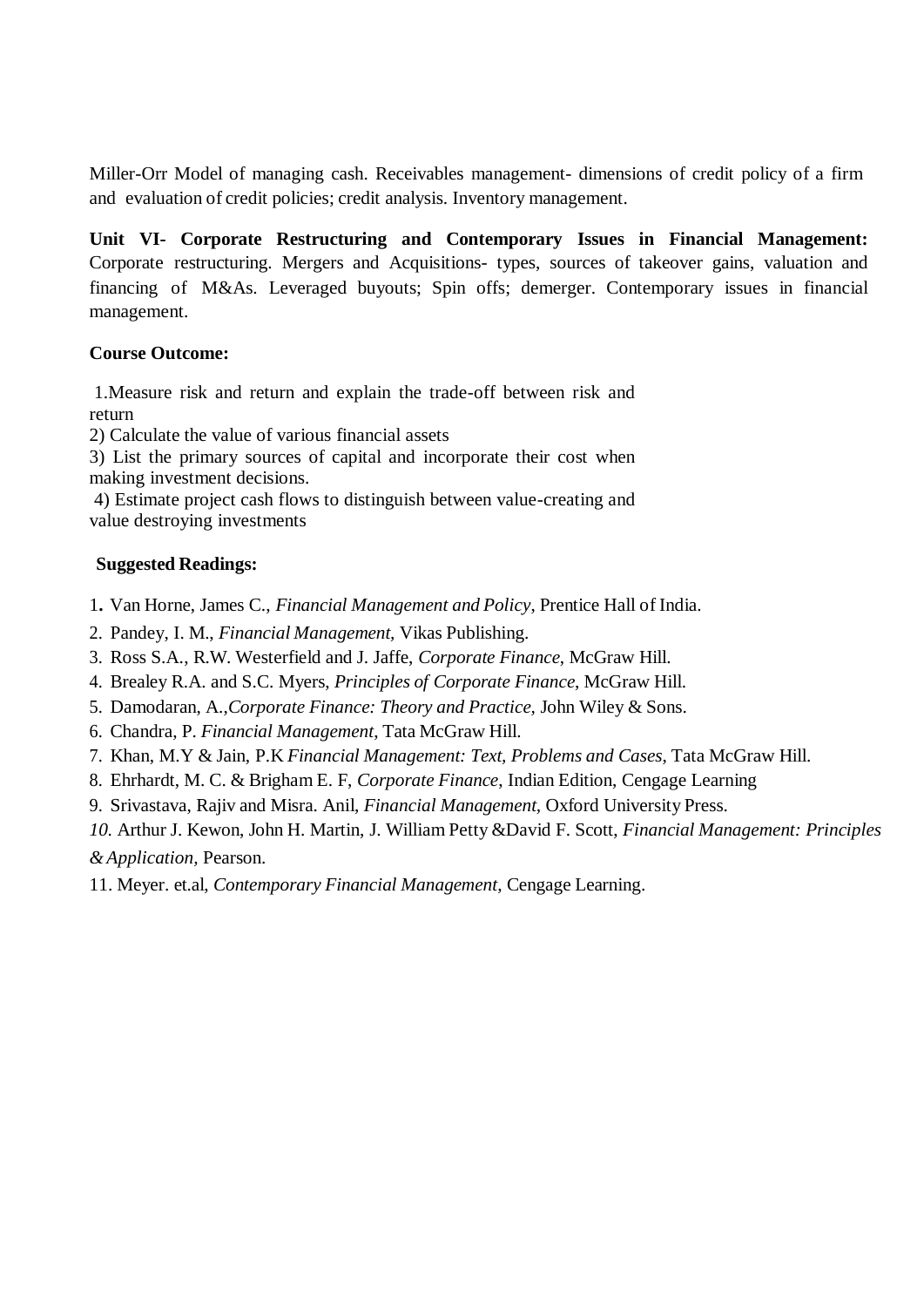#### **Semester I**

#### **MARKETING MANAGEMENT (MCM-113) Credit Hours: 4**

*Objective: To familiarize the students with the basic concepts and principles of marketing and to develop their conceptual and analytical skills to be able to manage marketing operations of a business firm.*

#### **Contents:**

**Unit I-Introduction**: Nature and Scope of Marketing; Core Marketing Concepts; Evolution of modern marketing concept; Modern marketing concepts; Marketing Mix; Marketing management process-a strategic perspective; Customer quality, value and satisfaction; Planning and control.

Marketing Environment: Significance of scanning marketing environment; Analyzing macro environment of marketing-economic, demographic, socio-cultural, technological, political and legal segments; Impact of micro and macro environment on marketing decisions.

Buyer behaviour: Need for studying buyer behaviour; Consumer vs. business buying behaviour; Consumer buying decision process and influences; Industrial buying process.

Market Segmentation, Targeting and Positioning: Bases for segmenting a consumer market; Levels of market segmentation; Factors influencing selection of market segments; Criteria for effective market segmentation; Target market selection and strategies; Positioning – concept, bases and process.

**Unit II-Product and Pricing Decisions**: Product - concept and classification; Major product decisions; New product development; Packaging and labelling; Product support services; Branding decisions; Product life cycle – concept and appropriate strategies adopted at different stages.

Pricing- Objectives, Factors affecting price of a product, Pricing policies and strategies. Ethical issues in product and pricing decisions.

**Unit III-Distribution Decisions**: Channels of distribution – concept and importance; Different types of distribution middlemen and their functions; Channel management, selection, motivation and performance appraisal of distribution middlemen; Distribution logistics – concept, importance and major logistics decisions; Channel integration and systems. Ethical issues in distribution decisions.

Retailing and Wholesaling: Types of retail formats; Retail theories; Retailing strategies; Non-Store retailing; Wholesaling-nature and importance, types of wholesalers; Developments in retailing and wholesaling in Indian perspective.

**Unit IV-Promotion Decisions:** Role of promotion in marketing; Promotion methods; Integrated Marketing Communication – Concept; Communication process and promotion; Determining promotion mix; Factors influencing promotion mix; Developing advertising campaigns. Ethical issues in promotion decisions.

**Unit V- Marketing Planning, Organising and Control:** Marketing planning process; Different ways of organising marketing department; Sales, cost and profit analysis.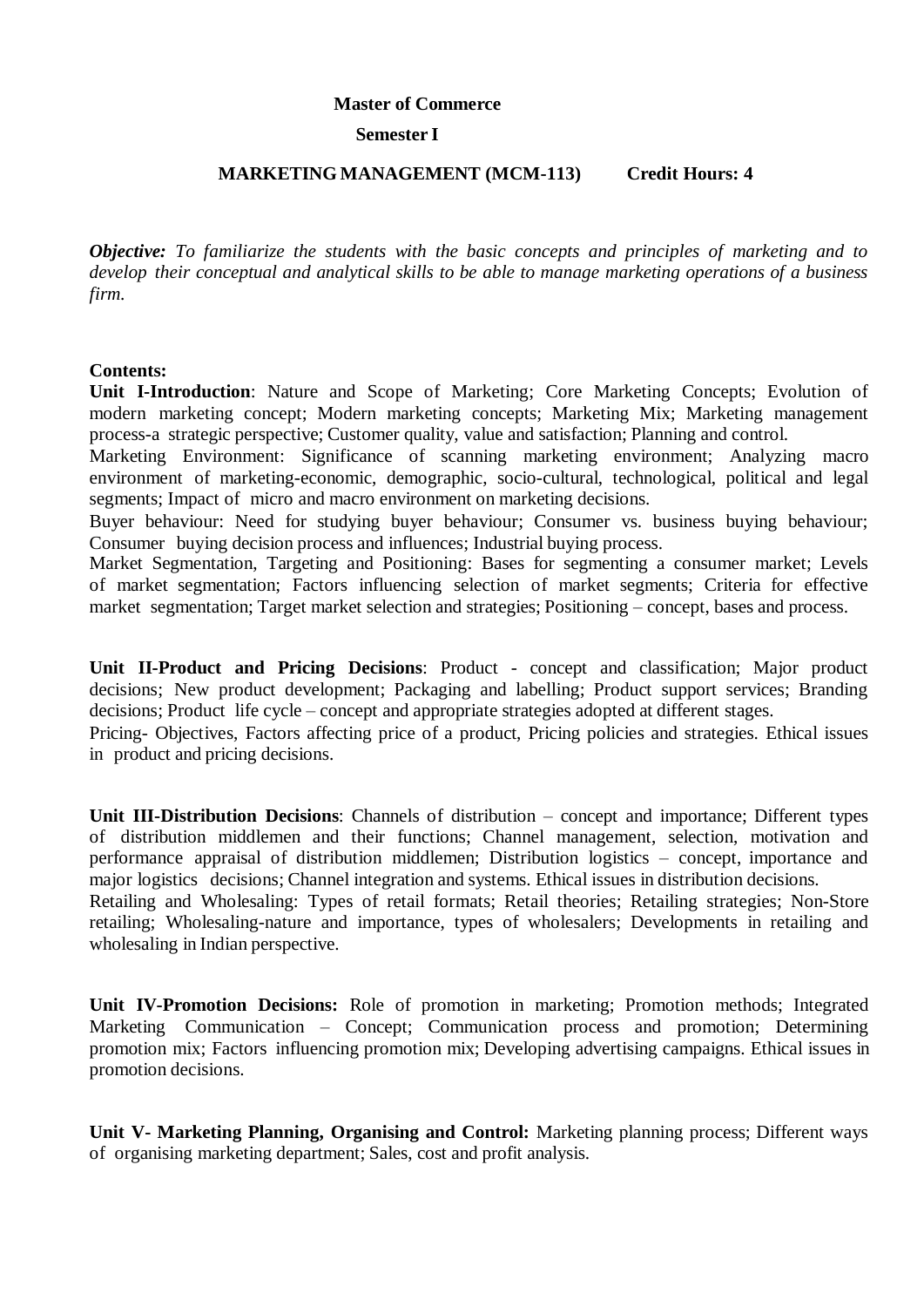**Unit VI-Trends in Marketing**: Service Marketing, Social Media Marketing, Green Marketing, Customer Relationship Management, Rural marketing, other emerging trends.

#### *Note: Class discussions to be supported by relevant case studies.*

#### **Course Outcomes:**

1. Understand and Analyze marketing for creating value with Product and price Strategy.

2. Develop aptitude to Create and Craft the Brand Positioning/ Equity by Evaluating Brands and Identifying Market Segments and Targets.

3. Understand and Analyze marketing for delivering and communicating value with Integrated Marketing Channels and promotion strategy.

4. Creating and developing marketing strategies and plans for Conducting marketing responsibly for longterm success

#### **Suggested Readings:**

- 1. Kotler, Philip; Keller, Kevin Lane; Koshy, Abraham, and Mithileshwar Jha, *Marketing Management: A South Asian Perspective*, Pearson.
- 2. Lamb, Charles W.; Hair, Joseph F., and Carl McDaniel, *Mktg*, Cengage Learning.
- 3. Etzel, Michael J., Walker, Bruce J., Staton, William J., and Ajay Pandit, *Marketing Concepts and Cases*, Tata McGraw Hill(Special Indian Edition).
- 4. Czinkota, Miachel, *Marketing Management*, Cengage Learning.
- 5. Kazmi, SHH, *Marketing Management Text and Cases*, Excel Books.
- 6. Kumar, Arun and N. Meenakshi, *Marketing Management*, Vikas Publishing House.
- 7. Zikmund, William G. and Michael D'Amico, *Marketing: Creating and Keeping Customers in an E- Commerce World*, South-Western College Pub.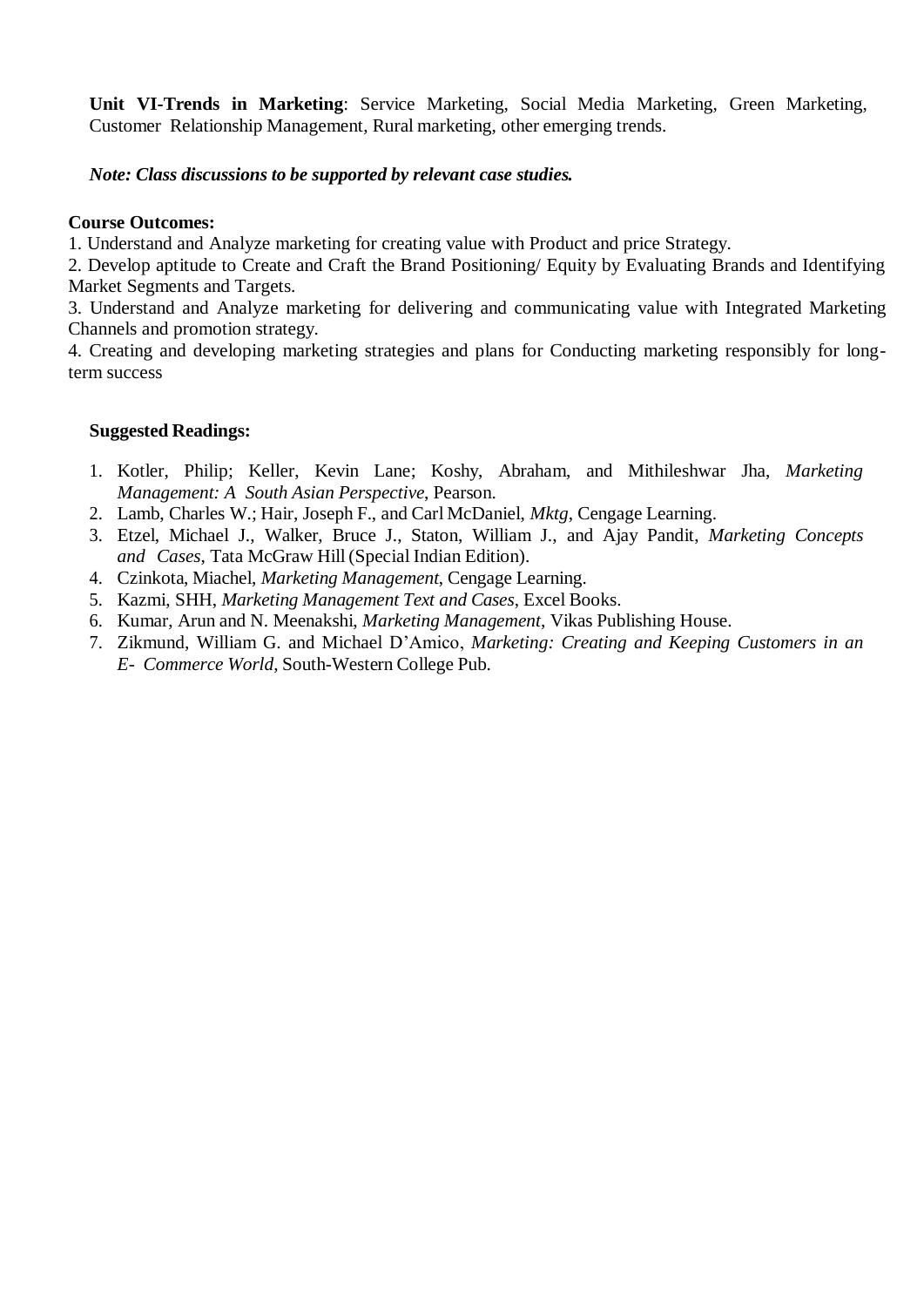#### **Semester I**

#### **LEGAL ASPECTS OF BUSINESS(MCM-114) Credit Hours: 4**

*Objective: The course aims to acquaint the students with knowledge and understanding of major business laws.*

#### **Contents:**

**Unit I-Law relating to Transfer of Property:** Important definitions; types of properties; movable and immovable property; properties which cannot be transferred; rule against perpetuities; lis pendens; provisions relating to sale; mortgage, charge, lease, gift and actionable claim.

**Unit II-Law relating to Societies and Trusts:** General concept relating to registration of societies; property of societies; suits by and against societies; enforcement of judgment against societies; dissolution of societies; general concept relating to trusts; creation of a trust; duties and liabilities of trustees; rights and powers of trustees, disabilities of trustees; rights and liabilities of the beneficiary.

**Unit III-Law relating to Intellectual Property:** Concept and development of intellectual property law in India; law and procedure relating to patents, trademarks and copyrights; geographical indications; design act; overview of laws relating to other intellectual property rights; intellectual property appellate board.

**Unit IV-Law relating to Competition and Consumer Protection:** Concept of competition; Competition Act, 2002 - anti competitive agreements, abuse of dominant position, combination, regulation of combinations, competition commission of India; compliance of competition law; Consumer protection in India- Consumer Protection Act, 1986; rights of consumers; consumer disputes redressal agencies.

**Unit V-Law Relating to Information:** Right to Information Act, 2005- Definitions, right to information, obligations of public authorities, request for obtaining information, disposal of request, exemption from disclosure of information, grounds for rejection to access in certain cases, severability; central information commission- its constitution, term of office, conditions of service and removal; powers and functions of CentralInformation Commissions, appeals and penalties.

**Unit VI-Law relating to Pollution Control and Environmental Protection:** Concept of sustainable development, biodiversity and carbon credit; government policy regarding environment; law relating to prevention and control of air pollution and water pollution; Environment (Protection) Act, 1986; national green tribunal.

#### **Course Outcome:**

- 1. Students will be able to appreciate the importance of law and legal institutions in business
- 2. Students will be able to have a basic understanding of the laws relating to contract, consumer
- 3. protection, competition, companies and dispute resolution

#### **Suggested Readings:**

1. Singh, Avtar, *The Principles of Mercantile Law*, Eastern Book Company, Lucknow.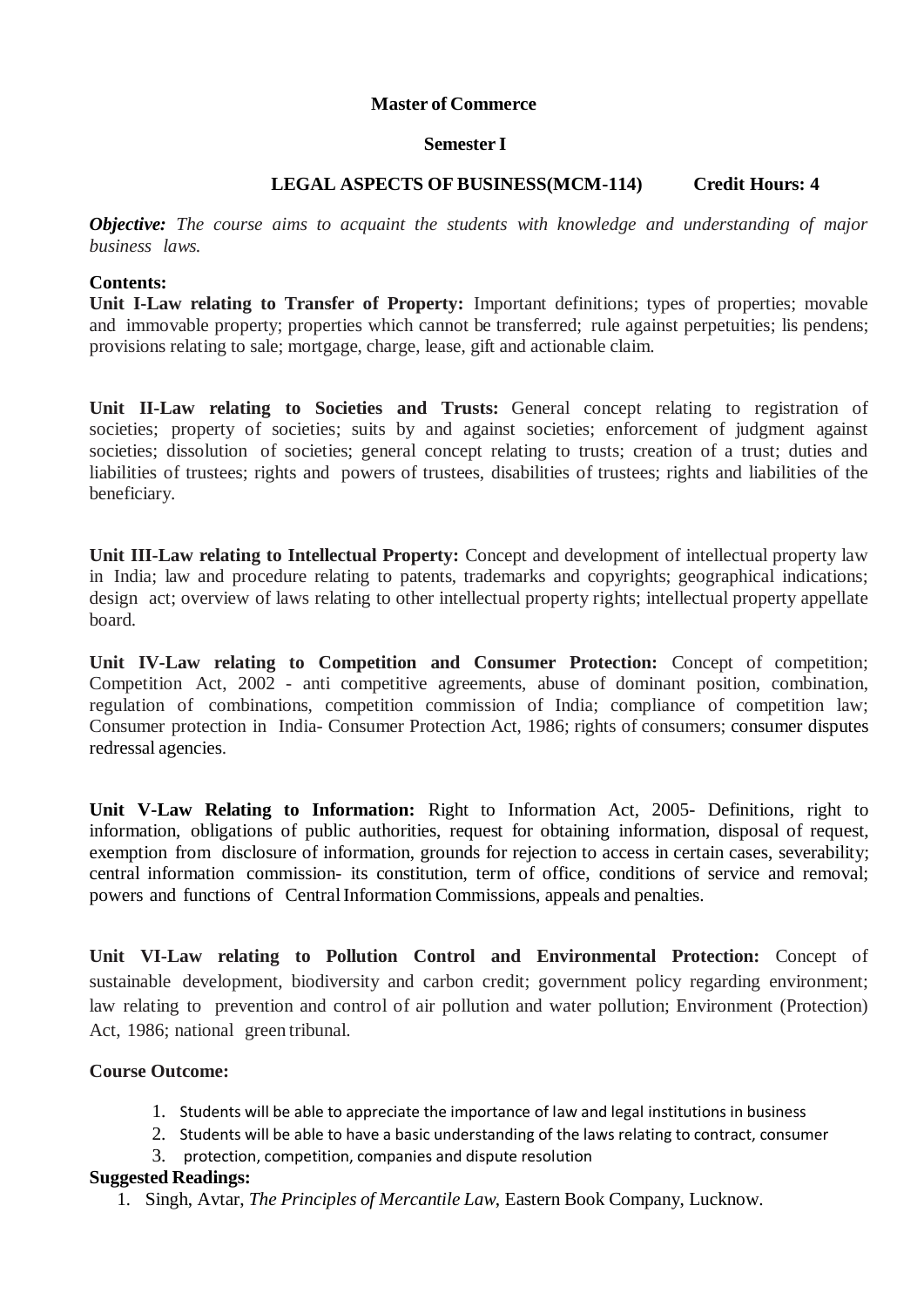- 2. Sharma J. P., and SunainaKanojia, *Business Laws,* Ane Books Pvt. Ltd, New Delhi. handari, Munish, *Professional Approach to Corporate Laws and Practice*, Bharat Law House, New Delhi.
- 3. *Handbook of Corporate Laws*, Bharat Law House, New Delhi
- *5.* Sir Dinshaw Fardunji Mulla, revised by Dr. Poonam Pradhan Saxena, *Mulla's The Transfer of Property Act*
- *6.* Sanjiva Row, revised by Justice K. Shanmukham & Shrinivas Gupta, *Transfer of Property Act (with Model Forms of Sale Deed, Agreement to Sell, Mortgage, Lease Deed, Gift Deed, Partition Deed, Assignment of Actionable Claim etc.) (in 2 Vols)*
- 7. *Bare Acts on* Societies and Trusts
- 8. *Bare Act on* Competition Law
- *9. Bare Act on* Consumer Protection Law
- 10. *Bare Act on* Pollution Control and Environmental Protection
- 11. *Bare Act on* Right to Information Act Law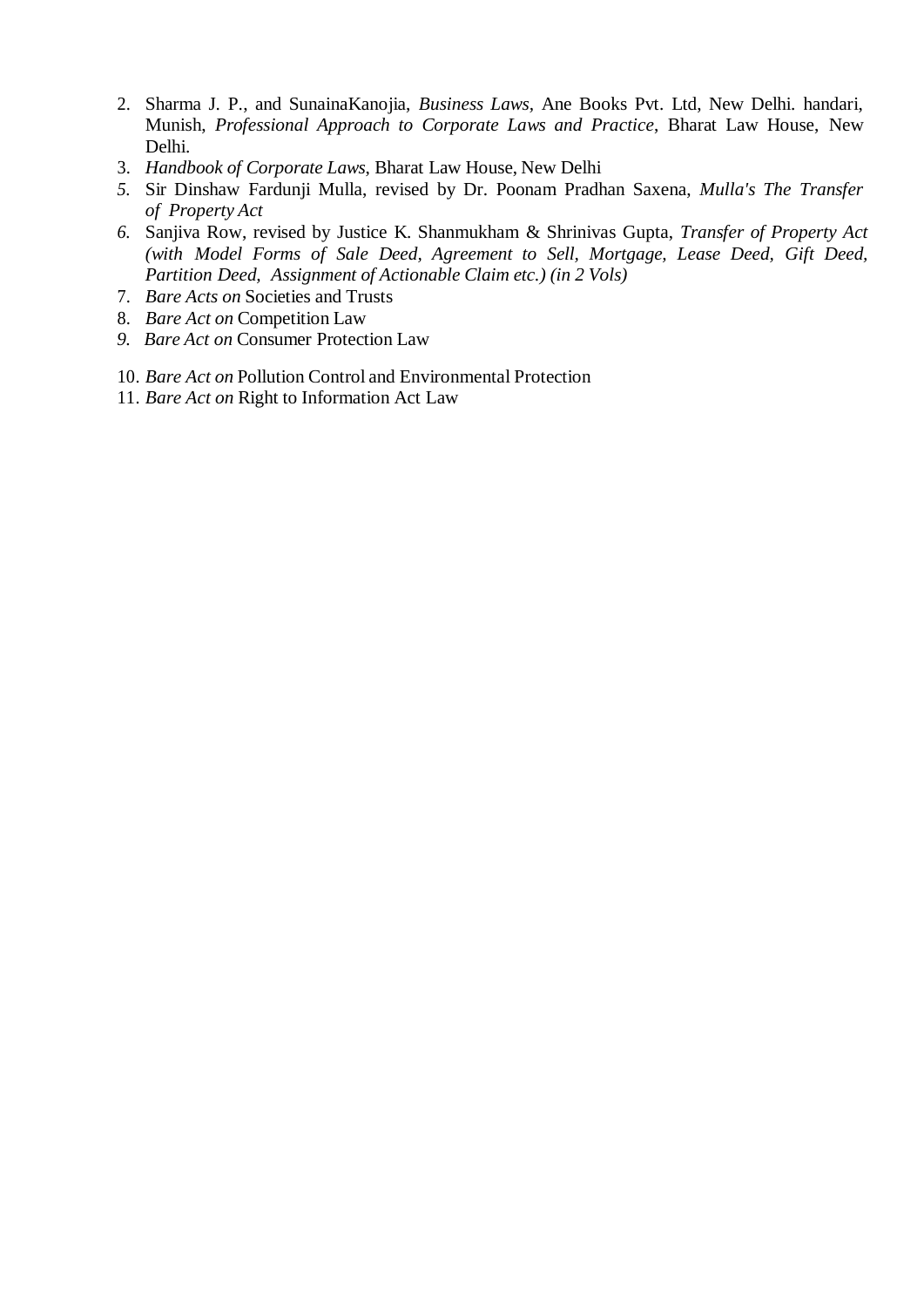#### **Semester I**

# **Accounting Theory and Financial Reporting (MCM-115) Credit Hours: 4**

#### **OBJECTIVE:**

In this course selected contemporary and international issues in financial accounting will be covered with an emphasis on reading and interpreting professional accounting literature to prepare financial statements according to generally accepted accounting principles.

#### **Unit I**

**Accounting Theory:** Nature; Classifications of Accounting Theory; Different Approaches to Theory Construction; Factors Influencing Accounting Environment; Measurement in Accounting. Accounting Principles: Generally Accepted Accounting Principles; Selection of Accounting Principles; AS-1 Disclosure of Accounting Policies; Indian Accounting Standards.

#### **Unit II**

**Income Concepts**: Different Concepts of Income Measurement; Recipients of Net Income. **Accounting Standard Setting:** Benefits; Standard Setting By Whom; Comparison of Standard Setting in India, USA and U.K.

#### **Unit III**

**Financial Reporting:** Nature and Objectives; Benefits; General purpose and Specific Purpose Report; Qualitative Characteristics of Accounting Information; Conceptual Framework- FASB and IASB.

**International Financial Reporting Standards (IFRSs):** Role of IASB; Arguments for Global Convergence; Required Disclosure as per IFRSs; Achievements of IASB and Obstacles in Convergence; Difference between IFRSs and Indian Accounting Standards; US GAAP.

#### **Unit IV**

**Issues in Corporate Financial Reporting**: Accounting for Changing Prices; Segment Reporting

#### **Unit V**

Interim Reporting**;** Foreign Currency Translation.

#### **Unit VI-**

Human Resource Accounting; Social Reporting; Financial Reporting in Not-For-Profit and Public Sector Organizations.

#### **Course Outcomes:**

- 1. Use debit and credit accounting to record and adjust basic business transactions.
- 2. Prepare multi-step income statements, classified balance sheets, and statements of retained earnings.
- 3. Use basic financial statement ratio analysis to evaluate financial performance.
- 4.Demonstrate knowledge of each step in the accounting cycle.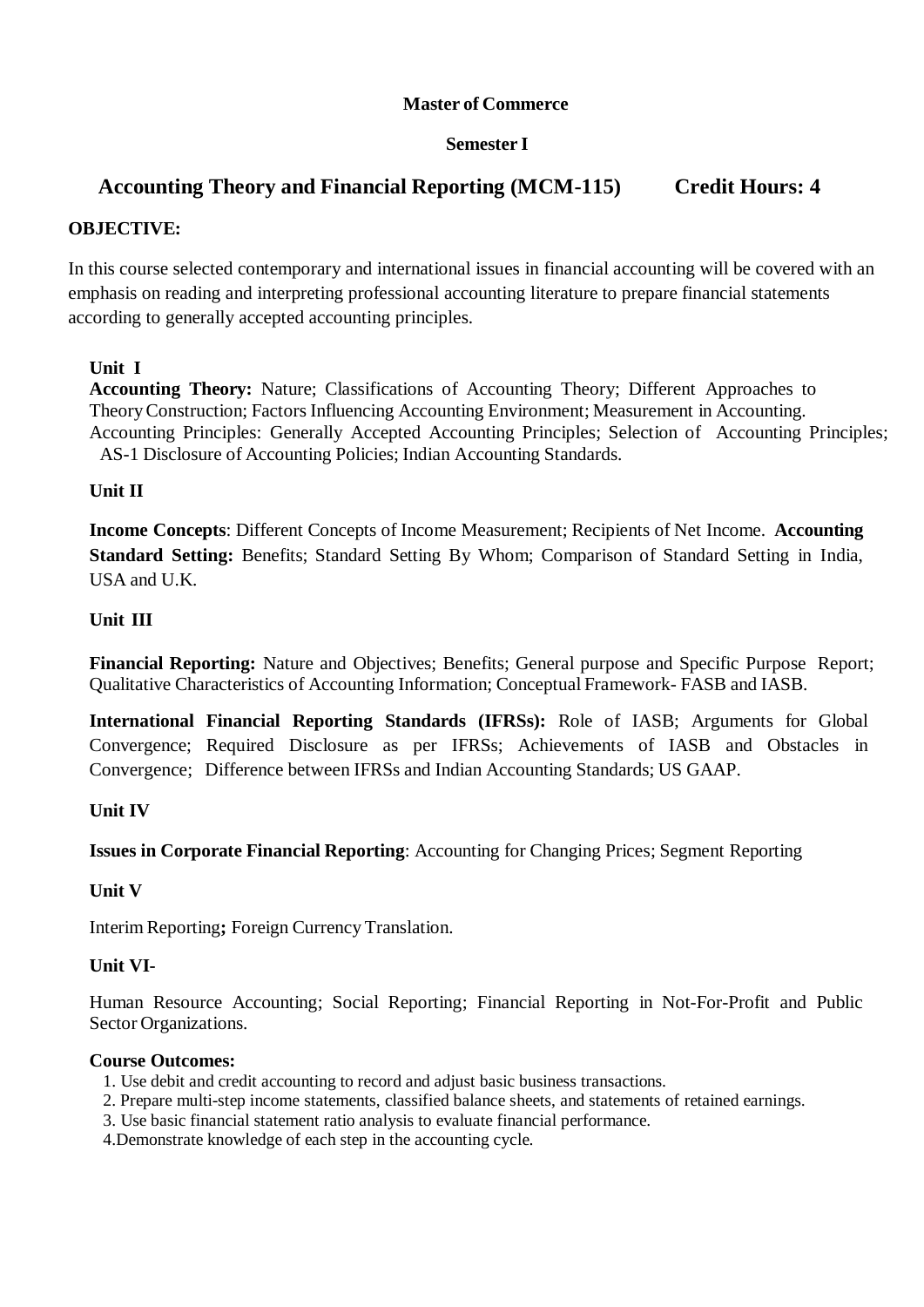#### **Suggested Readings:**

- 1. E.S. Hendriksen, *Accounting Theory*, Richard D. Irwin.
- *2.* M.W.E. Glautier and B. Underdown, *Accounting Theory and Practice.*
- 3. Ahmed Riahi Belkaoui, *Accounting Theory*, Thomson Learning.
- 4. Henry I- Wolk, Jere R. Francis and Michael G- Tearney, *Accounting Theory: A Conceptual and Institutional Approach,* South Western Publishing Co.
- 5. Robert Bloom and Pieter T. Elagers, *Accounting Theory and Policy*, Harcourt Brace Joranovich.
- 6. L.S. Porwal*, Accounting Theory*, McGraw Hill Education (India) Ltd. Jawahar Lal, *Accounting Theory and Practice*, Himalaya Publishing House, New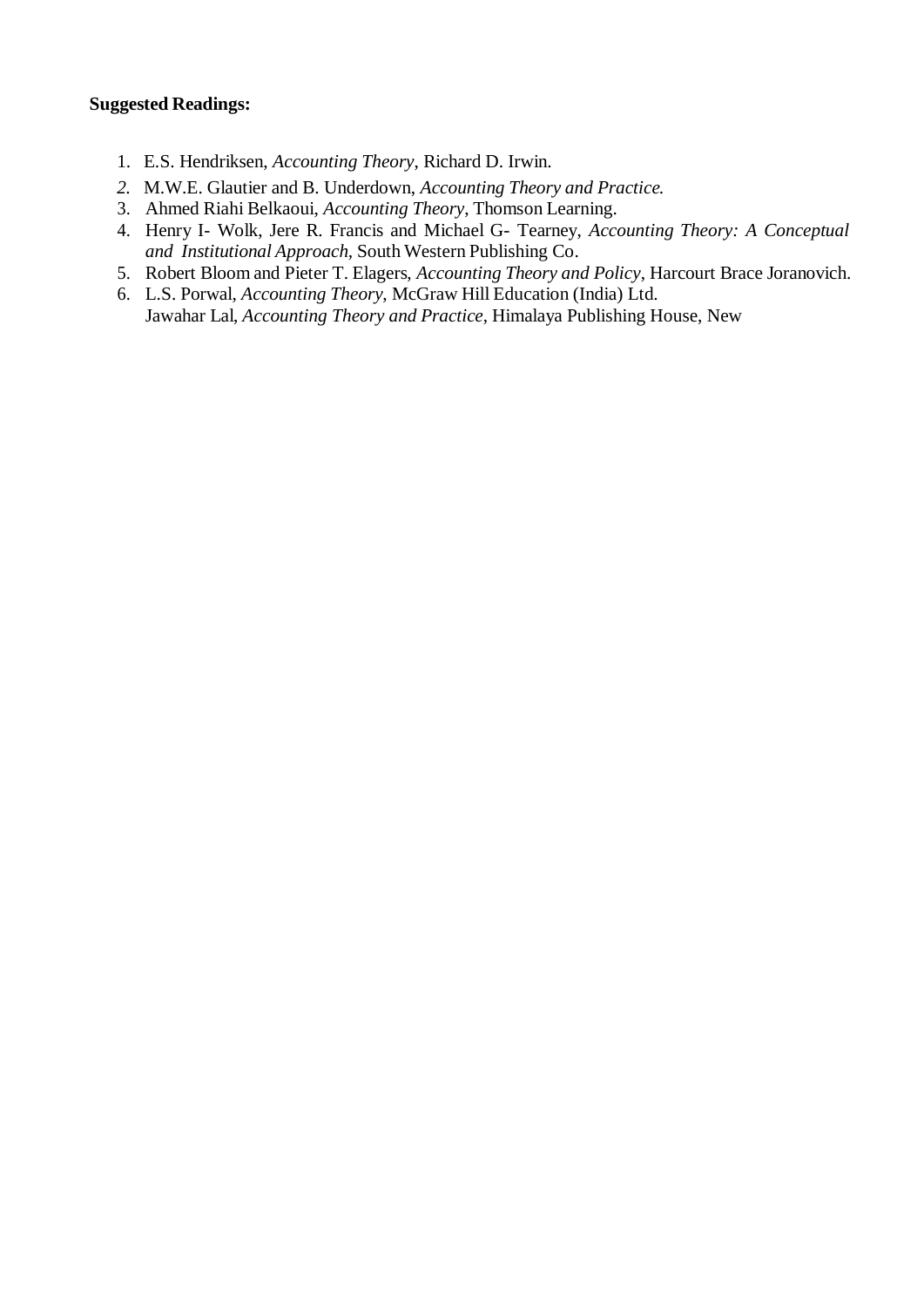## **Master of Commerce Semester I**

# **Corporate Law (MCM-116) Credit 4**

#### **Contents: Unit I**

**Historical Background of Company Law:** Origin and Growth of Company Law in England: Commendas and Societas; Formation of East India Company; Enactment of the Bubble Act, 1719; Joint Stock Companies Act, 1844 (*Joint Stock Companies Act, 1850 in India*); Limited Liability Act, 1855; Companies Act, 1862 (*Companies Act, 1866 in India*); Companies Act, 1908 (*Indian Companies Act, 1913*); Companies Act, 1948 (*Companies Act 1956 in India*).

**Unit II**

**Company and Its Formation:** Lifting of corporate veil**;** types of companies; one person company, producer company; association not for profit; illegal association; formation of company – promoters, their legal position, pre-incorporation contract and provisional contracts**;** memorandum of association; articles of association; doctrine of constructive notice and indoor management; prospectus and book building; postal ballot; issue, allotment and forfeiture of shares, transmission of shares, buyback and provisions regarding buyback; issue of bonus shares**;** online registration of a company.

#### **Unit III**

**Management and Control of Companies**: Directors; classification of directors, women directors, independent directors; disqualifications, director identity number (DIN); appointment, legal positions, powers and duties, removal of directors; key managerial personnel, managing director, manager; managerial remuneration; meetings of shareholders and board- kinds, convening and conduct of meetings.

#### **Unit IV**

**Accounts and Audit:** Books of accounts; online filing of documents; dividend provisions, declaration and payment of dividend, treatment of unpaid and unclaimed dividend, transfer of unpaid and unclaimed dividend to investor education fund; auditors-appointment, resignation and removal; qualification and disqualification; auditor's report; inspection, inquiry and investigation, compromises, arrangements and amalgamations; prevention of oppression and mismanagement; concept and modes of winding up.

#### **Unit V**

**Depositories Act 1996:** Definitions; rights and obligations of depositories; participants, issuers and beneficial owners; inquiry and inspections; penalty.

#### **Unit VI**

**SEBI Act, 1992**: Formation and meetings of the SEBI; functions and powers of SEBI in relation to securities markets; prohibition of manipulative and deceptive devices; insider trading and substantial acquisition of securities or control; guidelines for securities issues.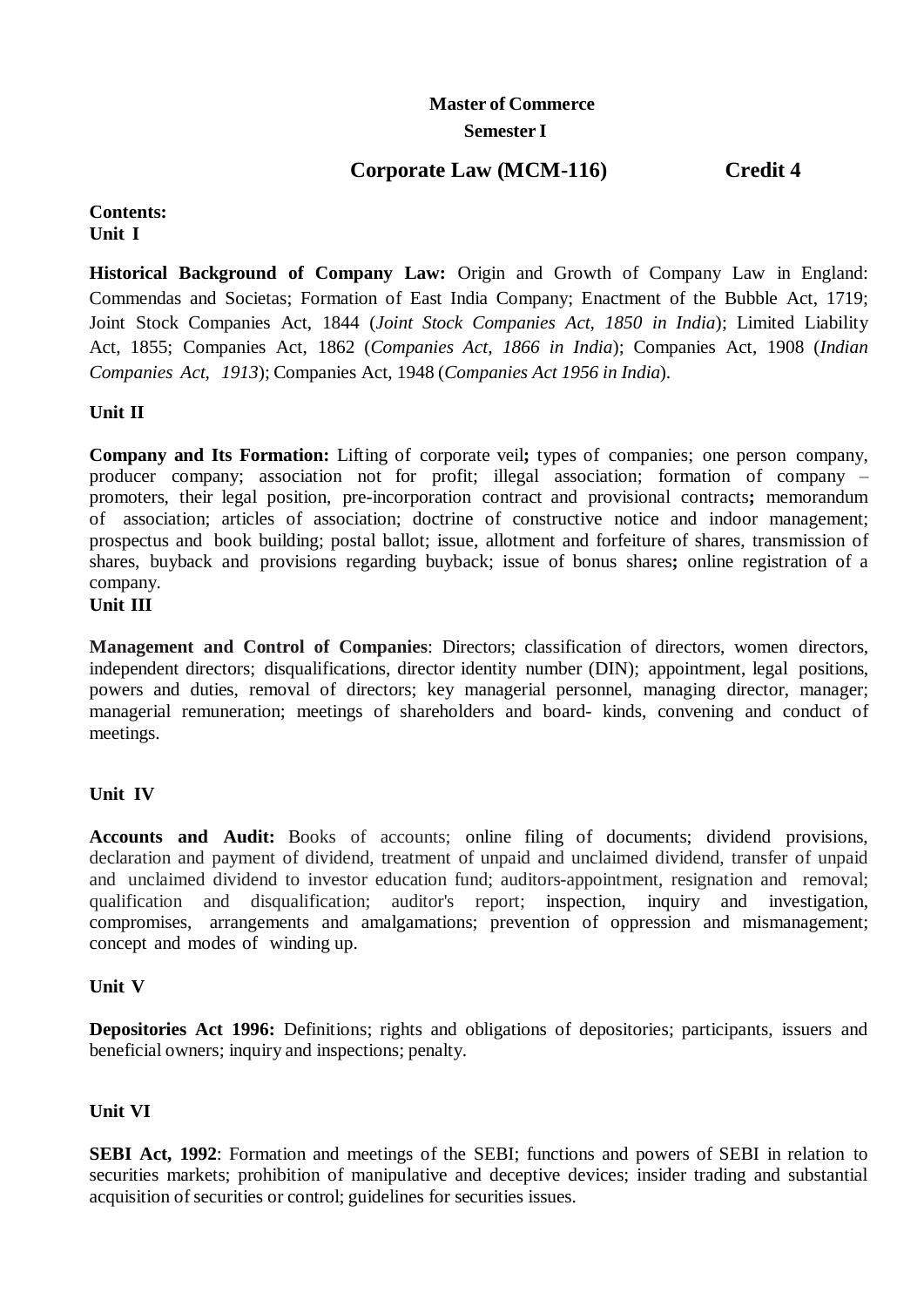#### **Course Outcome**:

- 1. Apply principles of corporate law in a rigorous and principled manner. Undertake legal research at an intermediate level using both primary and secondary sources.
- 2. Apply corporate law to generate solutions to complex legal problems, and critique the operation of corporate law from a policy perspective.
- 3. Structure and sustain concise and cohesive written arguments for a mixed lay and legal audience. Work effectively to complete complex tasks within a limited time, both as a member of a team and individually.
- 4. Exercise appropriate strategic professional judgment in the resolution of a corporate law problem in an academic environment. Interact in a professional and ethical manner with team members and peers.

#### **Suggested Readings:**

- 1. Hicks, Andrew & Goo S.H., *Cases and Material on Company Law,* Oxford University Press.
- 2. Kershaw, David, *Company Lawin Context*, Oxford University Press, UK.
- 3. Gowar, LCB, *Principles of Modern Company Law*, Stevens & Sons, London.
- 4. Hanningan, Brenda, *Company Law,* Oxford University Press, UK.
- 5. Sharma, J. P, *Corporate Laws*, Ane Books Pvt Ltd, New Delhi.
- 6. Bhandari, Munish, *Professional Approach to Corporate Laws and Practice*, Bharat Law House, New Delhi
- 7. Ramaiya, *A Guide to Companies Act*, Wadhwa and Company Nagpur
- 8. Kannal, S., & V.S. Sowrirajan, *Company Law Procedure*, Taxman's Allied Services (P) Ltd., New Delhi
- 9. Course material of the Institute of Company Secretaries of India on Company Laws.
- 10. *Bharat's Companies Act 2013*, Bharat Law House, New Delhi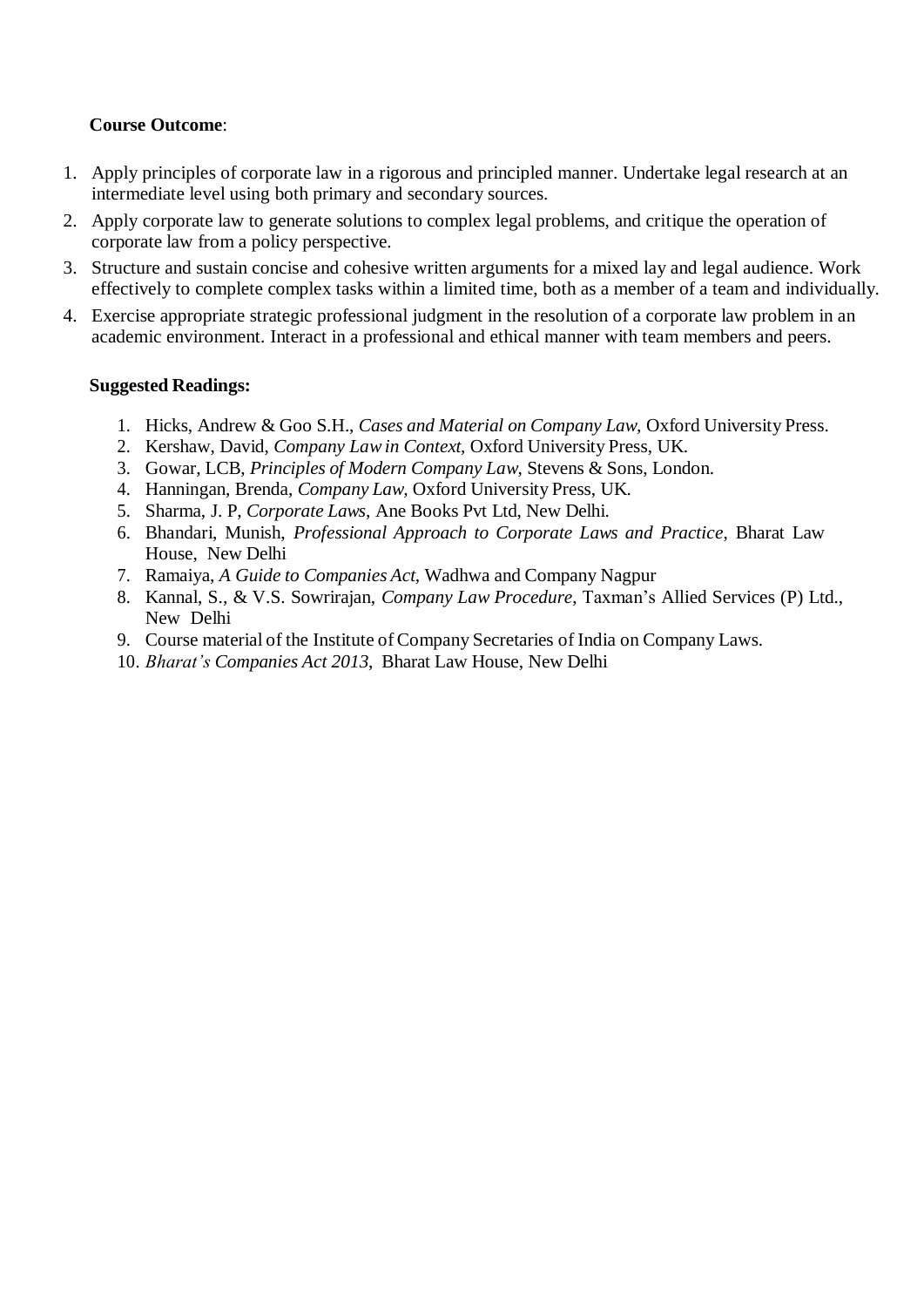#### **Semester I**

#### **INTERNATIONAL BUSINESS (MCM-117) Credit Hours: 4**

*Course Objective: The purpose of this course is to acquaint the students with nature, scope, structure and operations of international business and familiarize them with trends and developments in International Business Environment and policy framework.*

#### **Contents:**

**Unit I – Introduction:** International Business **-** Importance, nature and scope; Globalization; Drivers of Globalization. Basic Entry Decisions; Modes of entry into international business, selecting an Entry Strategy; IT and international business, India's involvement in International Business

**Unit III - International Business Environment:** Political, Legal, Economic, and Cultural environment and associated risks; Framework for analyzing international business environment.

**Unit II - International Trade:** Reasons for international trade; Theories of international trade; Foreign trade multiplier; World trading environment – Pattern and structure of world trade in goods and services; Government intervention in International Trade: Arguments for Government intervention; Instruments of Commercial Policy: Tariffs, quotas and other measures and their effects. World Trade and Protectionism**:** GATT, The Uruguay Round, WTO, Evaluation of WTO, Important Agreements of WTO – Agriculture Agreements; SPS, TBT, GATS, TRIPS; WTO and Developing Countries, WTO and India.

**Unit IV - Balance of Payment Account:** Components of BOP: Current Account, Capital Account, Official Reserve Account; Disequilibrium in BOP; Correction of Disequilibrium.

**Unit V - International Economic Institutions and Financial Environment:** IMF, World Bank, UNCTAD, International commodity trading and agreements - India's involvement and consequences; International Financial Environment: International Monetary System; Exchange rate mechanism and arrangement; Types of Exchange rate systems in the world; International money and capital markets; Movements in foreign exchange and interest rates.

Foreign Direct Investment: Types of FDI; Theories of FDI, Cost and Benefit of FDI to Host and Home Countries, Government Policy Instruments and FDI, Trends in FDI.

**Unit VI - Regional Economic Integration:** Levels of Regional Economic Integration: Free trade area, customs union, economic union, common market, political union; Trade creation and diversion effects; Regionalism vs. Multilateralism; Structure and functioning of EU and NAFTA, SAARC.

**Unit VII - Contemporary Issues in International Business:** Environmental and Labour issues in International Business.

#### **COURSE OUTCOME:**

1: explain regional economic integration and economic and political integration;

2: explain the main institutions that shape the global marketplace;

3:explain the key legal issues related to businesses operating in other countries;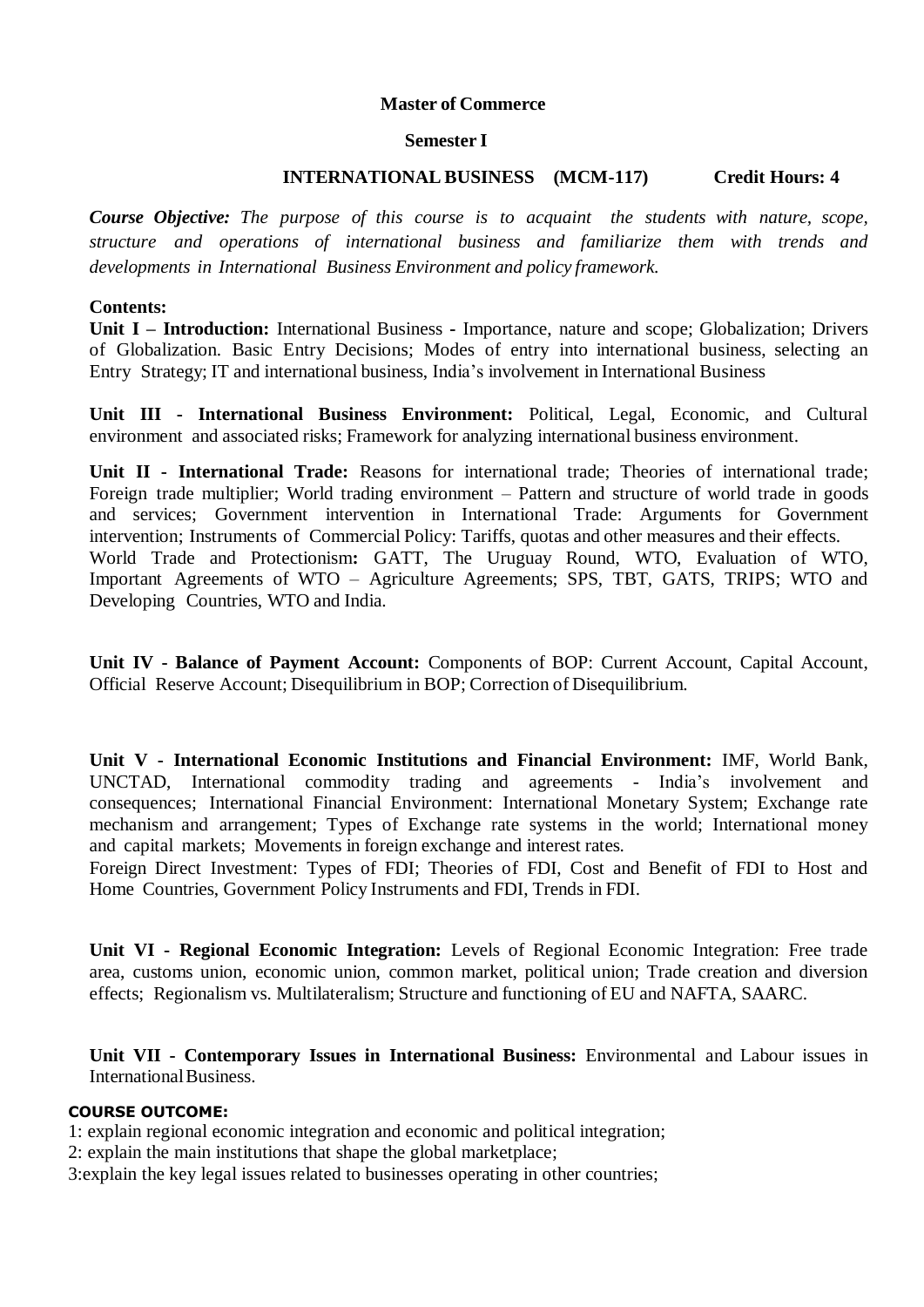4: students are expected to enhance their cognitive knowledge of global issues; interpersonal skills with individuals from various cultures, and social responsibility awareness on global issues.

#### **Suggested Readings:**

1.Daniels, John D., Radebaugh, Lee H*., Sullivan, Daniel P. and Salwan, P., International Business: Environment and Operations*.

2.Griffin, Ricky W. and Pustay, Michael W, *International Business: A Managerial Perspective* , Prentice Hall.

3.Hill, Charles, W.L., *International Business*, McGraw Hill Company, New

York. 4.Cherunilam, F., *International Business Text and Cases*, PHI.

5.Bhasin, N., *Foreign Direct Investment in India: Policies, Conditions and Procedures*, New Century Publications.

6.Ball, Donald, Wendall H. McCulloch, Miachel Geringer, Michael S. Minor and Jeanne M. McNett, *International Business: The Challenge of Global Competition*, McGraw Hill Co.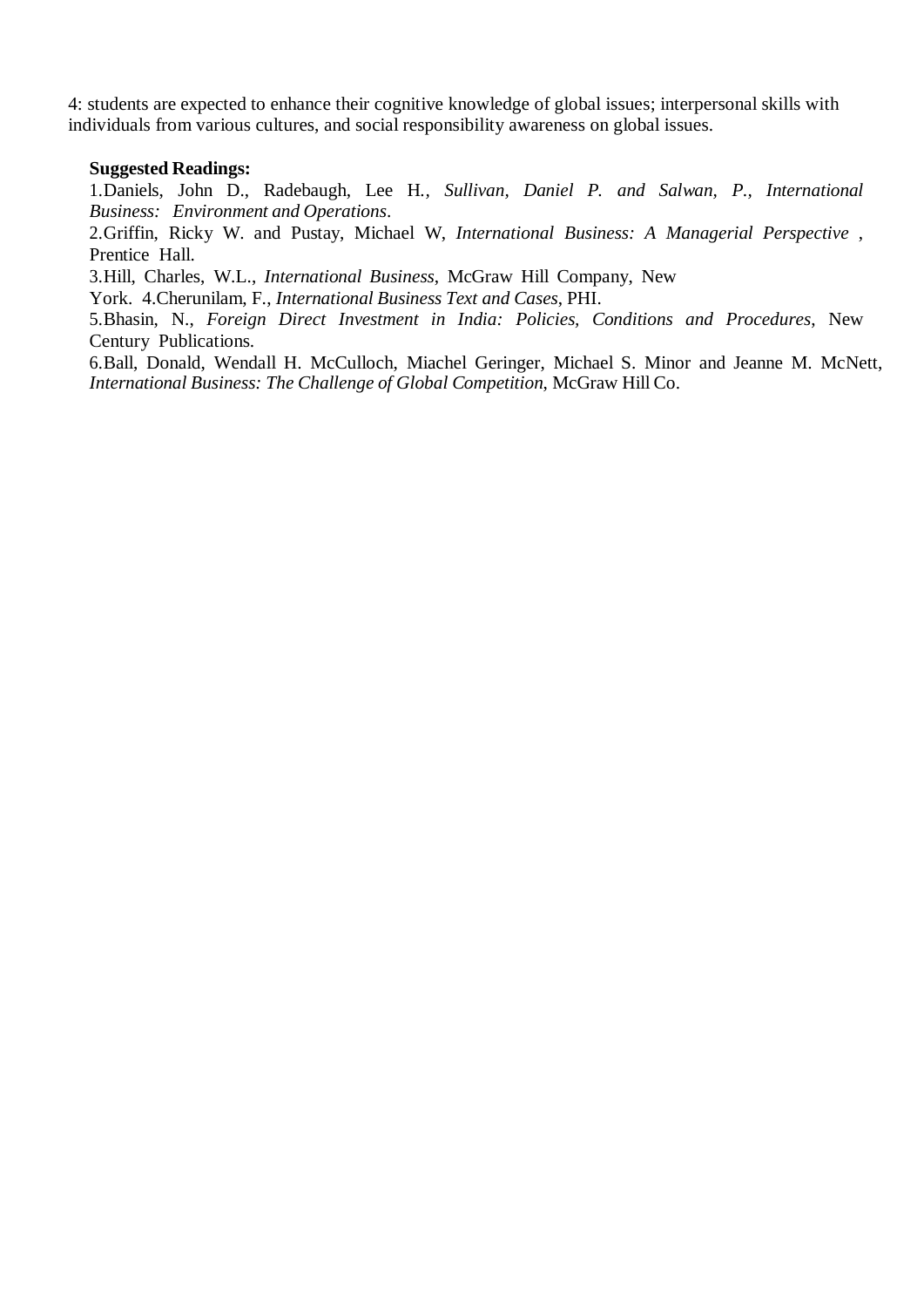#### **Semester I**

## **Labor Laws (MCM-118) Credit Hours: 4**

*Objective: The main objective of the regulative legislations is to regulate the relations between employees and employers and to provide for methods and manners of settling industrial disputes.*

#### **Contents:**

 **Unit I:** 

Need for Labour Legislation, Principles of Labour Legislation, Factories Act, 1948

## **Unit II:**

Concept of Wages; Payment of Wages Act, 1936, Minimum Wages Act, 1948

## **Unit III:**

Industrial Disputes Act, 1947; Machinery for settlement of Industrial Dispute;

Provisions regarding Strikes and Lockouts, Retrenchment and Layoff

#### **Unit IV:**

Social Security : Workman's Compensation Act, 1923, Employee's State Insurance Act,

1948

## **Unit V:**

Provident Fund Act, 1952 Payment of Bonus Act, 1965

Payment of Gratuity Act, 1972 Trade Unions Act, 1926

#### **Course Outcome:**

1.Gain a competitive advantage in difficult market conditions - increase your

skills at this crucial time

- 1. Learn from key industry practitioners and academics and benefit directly from their insight and invaluable commentary
- 2. Apply your learning and new skills to your work immediately and help further your career
- 3. Tailor the programme to your needs by studying your own unique

combination of modules from this and other De Montfort LLM

programmes.

#### **Books Recommended:**

Bare Acts Sanaray : Industrial and Labour Laws of India Bhar, B.K. : A Hand Book of Industrial Law Shukla, S.M. : Audhyogic Sanniyam, Hindi Saxena, S.C. : Audhyogic saniyam, Hindi Mathur and Sexena : Vyaparik evam Audhyogic Sanniyam, Hindi Vaid, K.N. : State and Labour in India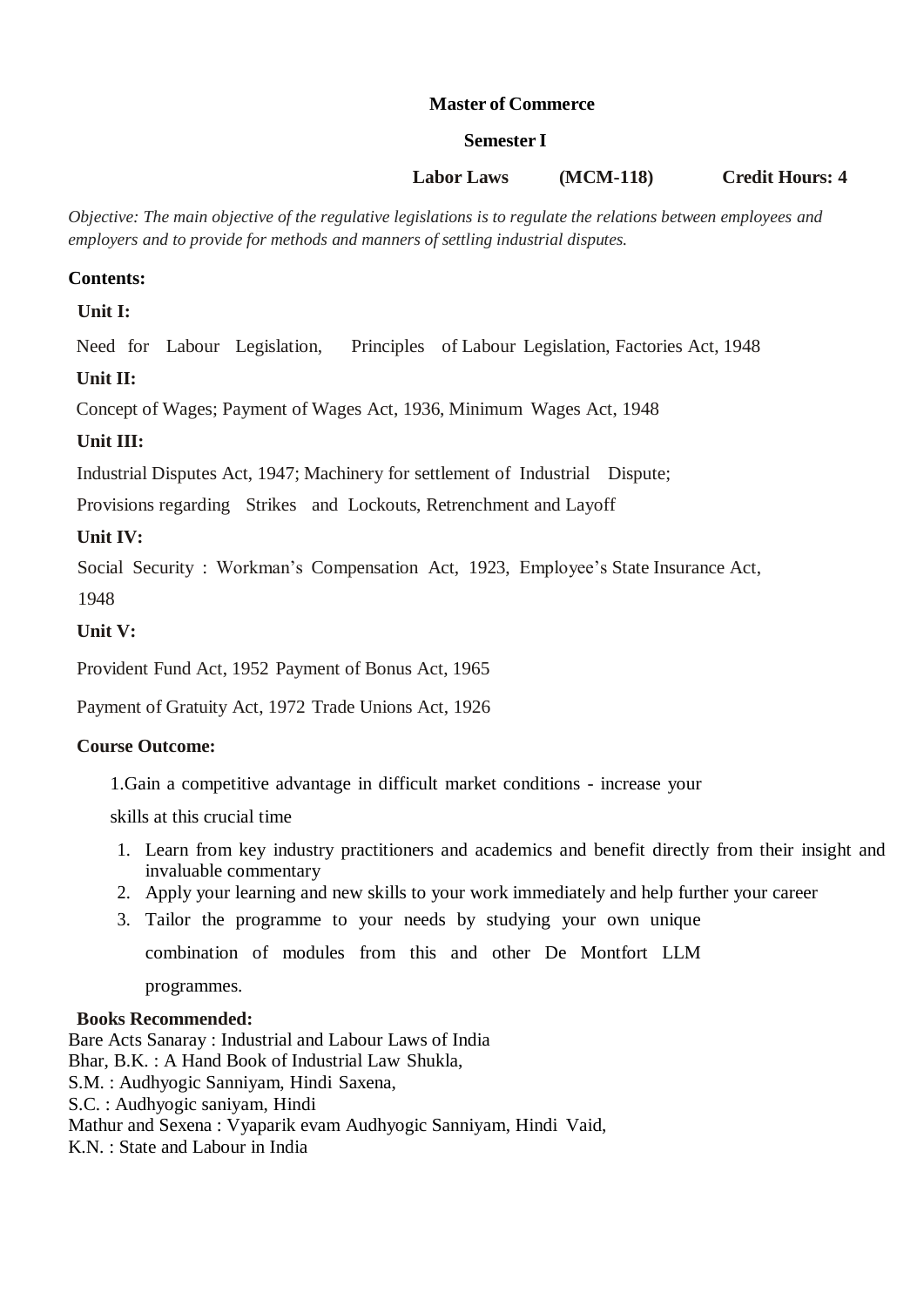# **Communicative English (MCM-119)**

#### **Credit Hours: 2**

#### **COURSE OBJECTIVES**

This course intends to develop good communication skills in students for their future jobs and endeavors in the corporate word so that they can gain a cutting edge over their other counterparts within the country and across the globe.

#### **UNIT I (6 Session)**

INTRODUCTION: Definition and classification of communication, purpose of communication, process of communication, importance of communication in management, communication structure in organization, barriers & gateway in communication, 7 C's of communication, Impact of cross cultural communication.

#### **UNIT II (8 Session)**

EMPLOYMENT COMMUNICATION: Writing CVs & Application Letter, Group discussions, interview, types of interview, candidates preparation, Interviewers preparation; Impact of Technological Advancement on Business Communication; Communication networks, Intranet, Internet, teleconferencing, videoconferencing

ORAL COMMINICATION: What is oral Communication, principles of successful oral communication, two sides of effective oral communication, effective listening, non–verbal communication, Body language, Paralanguage.

#### **UNIT III (8 Session)**

WRITTEN COMMUNICATION: Purpose of writing, pros & cons of written communication, clarity in writing, principles of effective writing, writing technique.

BUSINESS LETTERS AND REPORTS: Introduction to business letters, Types of business letter, Layout of business letter, Reports: definition & purpose, types of business reports, reports writing.

#### **UNIT IV (10 Session)**

GROUP COMMUNICATION- Meetings: need, importance & planning of Meetings, drafting of notice, agenda, minutes & resolutions of Meeting, writing memorandum, press release, press conference, Business etiquettes – netiquettes, telephonic & table etiquettes.

PRESENTATION SKILLS :What is a presentation: elements of presentation, designing a presentation, advanced visual support for business presentation, types of visual aid, appearance & posture, practicing delivery of presentation.

#### **UNIT V (8 Session)**

CORPORATE COMMUNICATION :Definition, scope, importance & components of corporate communication, professional communicator responsibilities, corporate communication & Public Relation, role of social media in communication.

#### **Course Outcomes:**

- 1. It will increase their reading speed and comprehension of academic articles
- 2. It will improve their reading fluency skills through extensive reading
- 3. It will enlarge their vocabulary by keeping a vocabulary journal
- 4. It will heighten their awareness of correct usage of English grammar in writing and speaking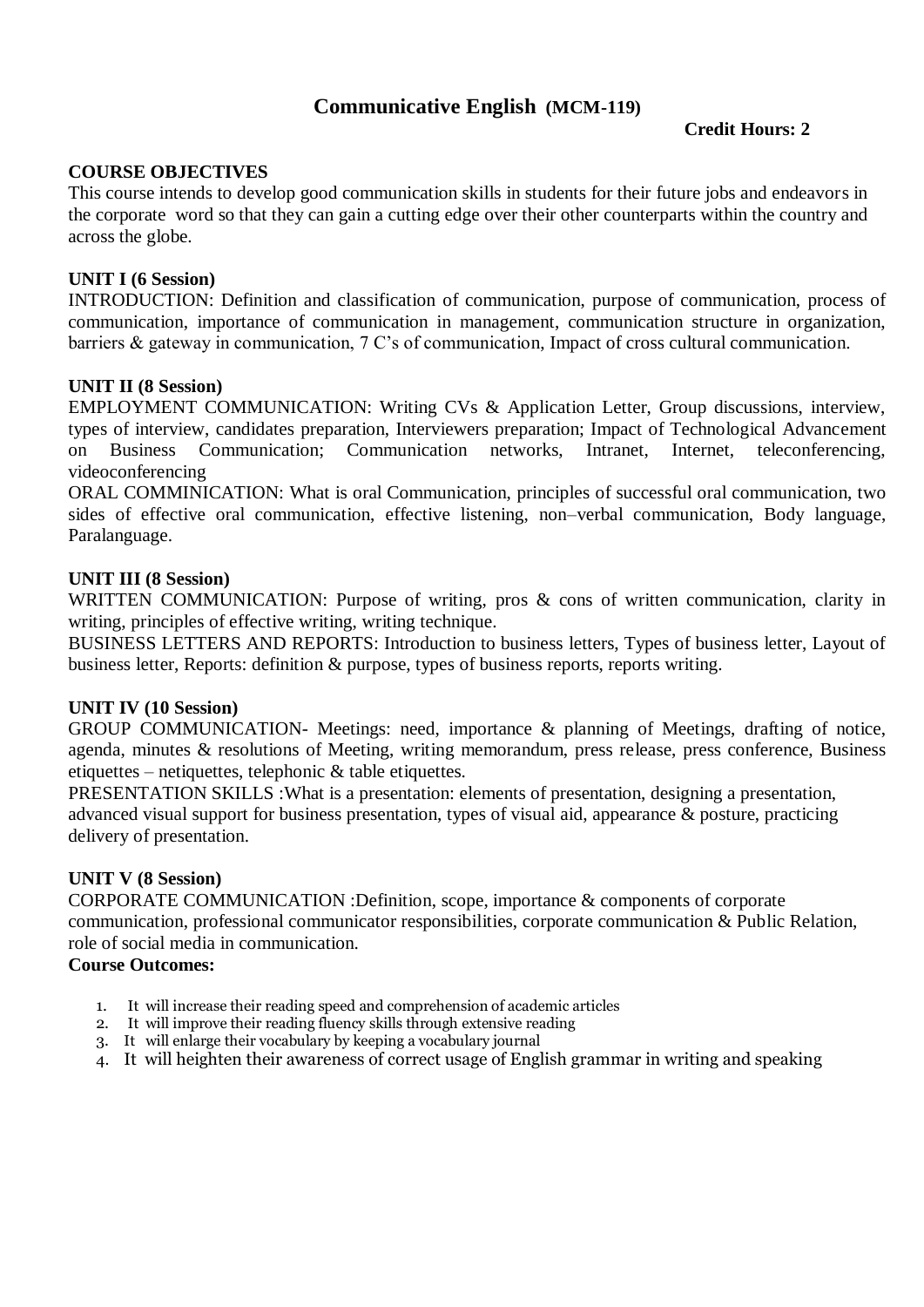#### **Suggested Books:**

 1. Lesikar RV & Pettit Jr. JD – Basic Business Communication : Theory & Application (Tata Mc Grow Hill, 10th Edition).

2. Bisen & Priya – Business Communication (New Age International Publication)

3. Kalkar,Suryavanshi,Sengupta-Business Communication(Orient Blackswan)

4. M.K. Sehgal & V. Khetrapal - Business Communication (Excel Books).

5. P.D. Chaturvedi – Busines Communication (Pearson Education, 3st Edition 2006).

6. Sharma R.C., Mohan Krishna – Business : Correspondence and Report Writing (Tata McGraw Hill, 3rd Edition).

7. Rajendra Pal - Business Communication (Sultanchand & Sons Publication).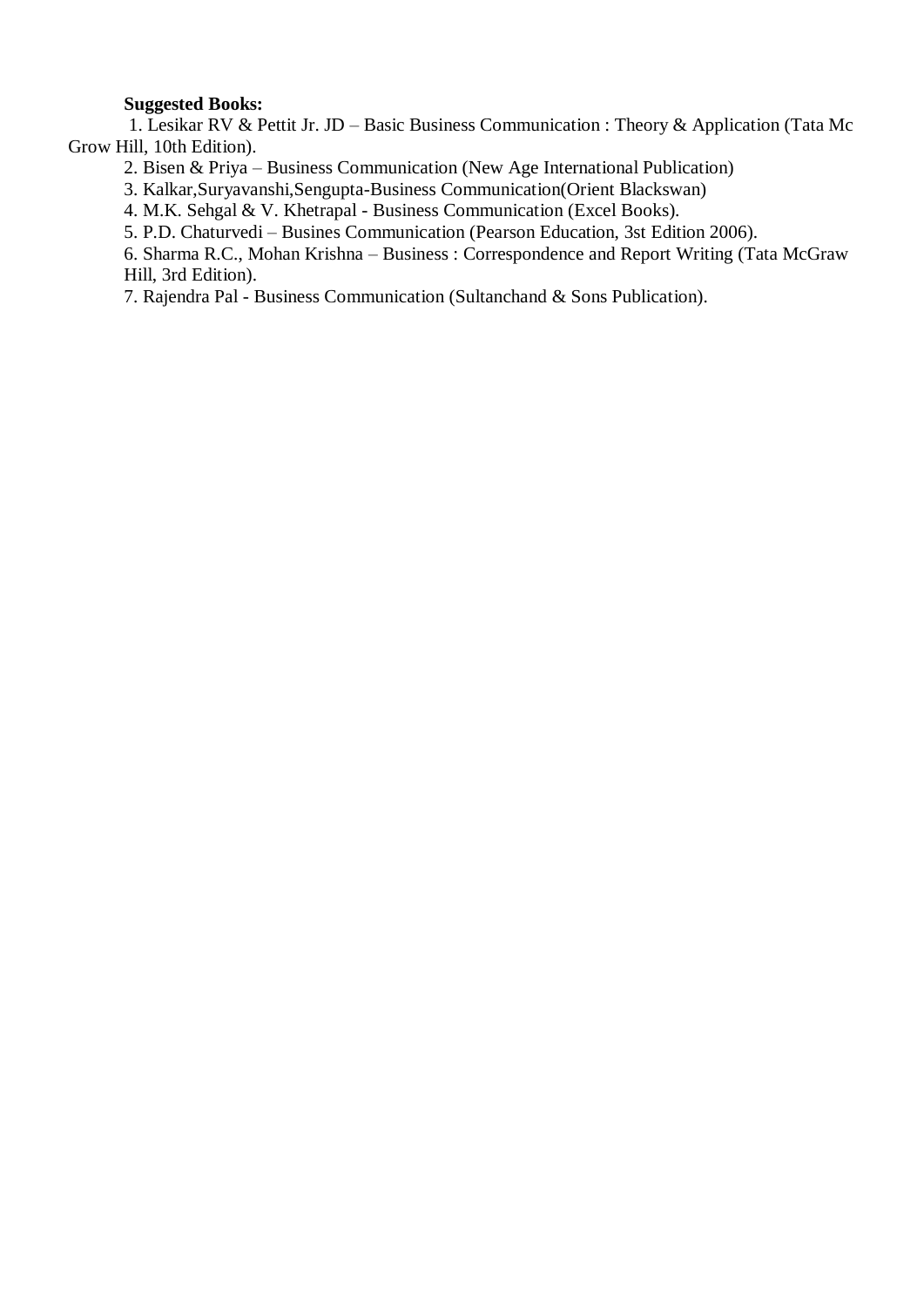# **Semester II MANAGERIAL ECONOMICS (MCM-211) Credit Hours: 4**

*Objective: The objective of the course is to acquaint students with the basic principles of micro and macro- economics for developing the understanding of theory of the firm, markets and the macro environment, which would help them in managerial decision making processes.*

#### **Part A: Firm and Market**

**Unit I: Demand and The Firm:** Consumer Behaviour: Cardinal and ordinal approaches to the derivation of the demand function. Revealed preference approach. Theory of attributes – Demand for consumer durables. Firm Theory: Objectives of the firm; Theory of the growth of the firm: Marris and Penrose.

**Unit II: Production and Cost:** Production: Law of variable proportion. Returns to scale. Production function: Concept of productivity and technology. Producer's Equilibrium. Isoquants ridge lines, Isoclines, Isocostlines.

Cost function: Classification of costs, Short run cost functions, Relationship between return to scale and return to a factor, Long run cost functions.

**Unit III: Market and Pricing:** Market forms: AR-MR. Price taker; Monopoly power. Oligopolistic behavior: Cournot and Stackelberg models. Factor Pricing: Demand and supply of factors of production. Euler's theorem.

#### **Part B: Macroeconomic environment**

**Unit IV: Product and Asset Market Equilibrium:** Product Market: Derivation of IS function. Demand for real cash balances: Tobin's Portfolio theory. Endogenous money supply and Asset market equilibrium. Derivation of real LM function. Real IS-LM framework.

**Unit V: Aggregate Demand and Aggregate Supply:** Modern aggregate demand function. Demand Management. Philips Curve. Aggregate supply and the price level.

**Unit VI: Trade Cycles and The Open Economy:** Real Business Cycles. Exchange rate, trade balance, net saving, Macroeconomic movements in an open economy.

#### **Course Outcomes:**

1. Students will be able to remember the concepts of micro economics and also able to understand the various micro economic principles to make effective economic decisions under conditions of risk and uncertainty.

2. The students would be able able to understand the law of demand  $\&$  supply  $\&$  their elasticities evaluate & analyse these concepts and apply them in various changing situations in industry . Students would be able to apply various techniques to forecast demand for better utilization of resources.

3. The students would be able to understand & evaluate the different market structure and their different equilibriums for industry as well as for consumers for the survival in the industry by the application of various pricing strategic.

4. The students would be able to analyse the macroeconomic concepts & their relation to micro economic concept & how they affect the business & economy.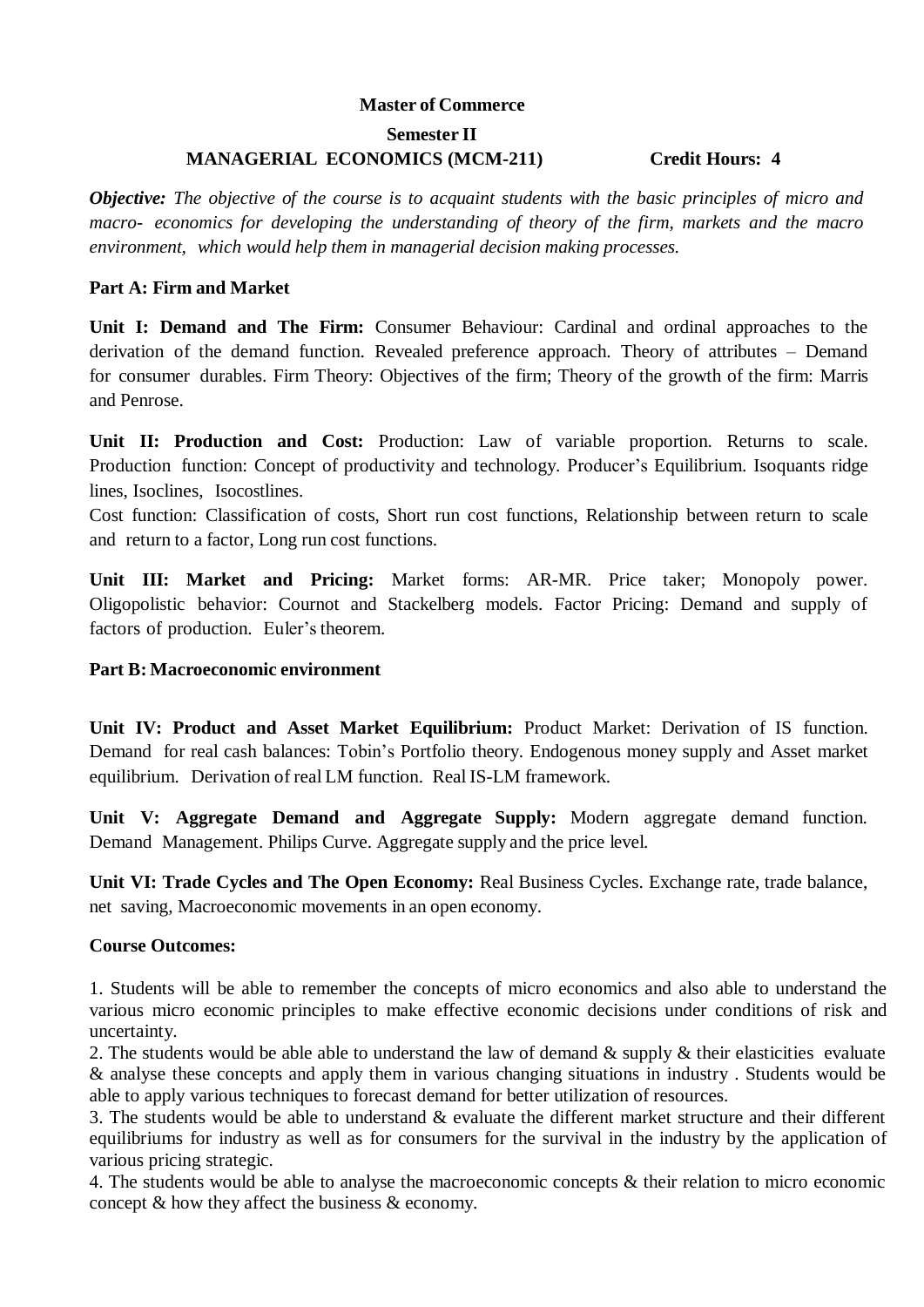#### **Suggested Reading:**

- 1. Koutsyiannis, A., *Modern Microeconomics*, Macmillan Press Ltd.
- 2. Varian, *Micro-Economic Analysis* , Norton.
- 3. Pindyck Robert S., Daniel L. Rubinfeld and Prem L. Mehta, *Micro Economics*, Pearson Education Asia, New Delhi.
- 4. Branson William H., *Macro Economics Theory and Policy*, First East West Press.
- 5. Dornbusch, R. and S. Fischer *Macro Economics* , Publisher Tata McGraw Hill.
- 6. Oliver Blanchard *Macro Economics,* Pearson Education, LPE.